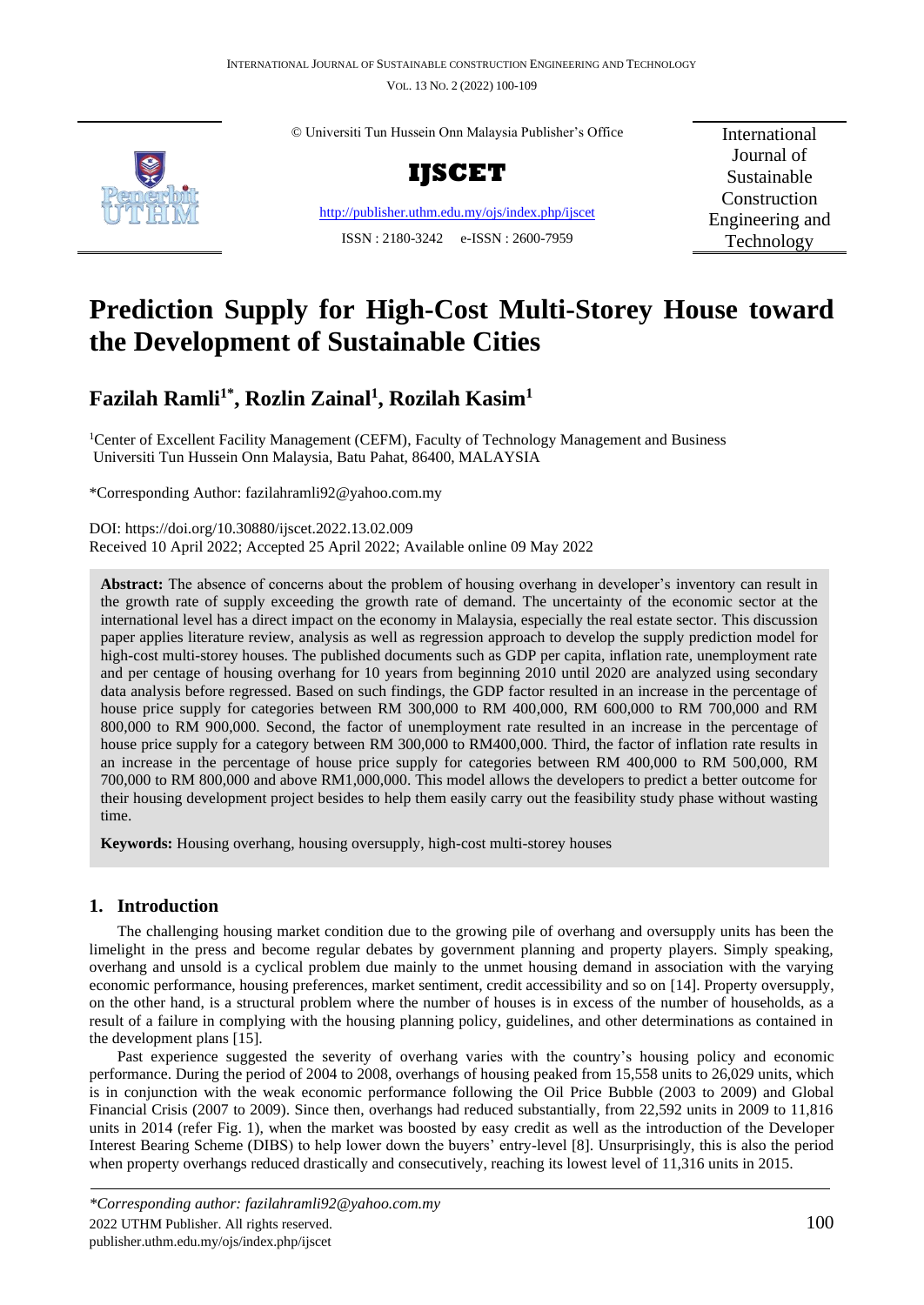

**Fig. 1 - Total Overhang Units**

#### **2. Malaysian Affordability toward High-Cost Houses**

According to [7], the signal of a well-functioning housing market is when most prospective buyers can afford to buy a house irrespective of their income level. [10] mentioned that the median is used, rather than the average, because the median is unaffected when the distribution of household income or house prices are skewed such as the existence of high-income households or luxury housing. In the international comparison of the market's housing affordability 2019, Malaysia is ranked seventh out of eight countries identified as having an unaffordable housing market [10]. Meanwhile, Hong Kong is ranked as the country with severely unaffordable housing market with Median Multiple (MM) of 20.8 followed by New Zealand and Australia with MM of 7 and 5.9 respectively. For instance, there are three more countries besides Malaysia that have a seriously unaffordable housing market, namely Singapore, United Kingdom (UK) and Ireland with MM of 4.6, 4.5 and 4.1 respectively. Meanwhile, only Canada and the United States (US) are categorized as countries with moderately unaffordable housing market with MM 3.9 and 3.6 respectively.

Based on the report published by Khazanah Research Institute (KRI), the number of overhang houses is dominated by three states, which are Johor with 6,001 units, Selangor with 4,477 units, and Pulau Pinang with 3,679 units. the three states showed that the price range categorized the least in overhang units was from those priced at RM300,000 and below, whereas the category of houses priced between RM600,000 to RM1,000,000 ranked first after the category of houses priced above RM1,000,000 [7]. Ironically, according to [8], houses priced between RM300,000 to RM500,000 are categorized as medium cost and affordable houses for the middle class in Malaysia. However, the sale performance under that category shows the opposite scenario when overhang units for that category dominate the top rung for the total number of unsold multi-storey houses in Malaysia during 2020. From the aspect of affordability, only the flat housing market does not experience the problem of affordability while the serviced apartment market shows the inability of ownership in all states in Malaysia. The condominium market only shows the ability of ownership in one state, namely Negeri Sembilan while the apartment market shows the ability of ownership in four states, namely, Selangor, Wilayah Persekutuan, Negeri Sembilan and Melaka [7].

Realising that the critical figures of unsold, unsold, and low performance mostly involve the high-cost multi-storey sales performance [4] [23] have sparked lively discussions and debates, it is about time to implement the prediction supply model, to highlight the importance of controlling the supply by only focussing on the actual supply needed. A study conducted by [23] successfully proved that housing supply can be controlled when there are measures to overcome the challenge of oversupply by reducing approvals for housing development projects by the authorities. This is evidenced in that study when the existence of an inverted U-shaped housing supply curve in Malaysia indicates that there is a non-linear relationship between housing supply and house prices. Further to those, this paper highlights the current issues of unsold from the oversupply of housing experienced in the Malaysian housing property industry.

## **3. Malaysian Housing Market Status**

 Basically, there is no occurrence of housing surplus in Malaysia as the country is experiencing positive population growth. This is because, study done by [6] found that the housing supply rate (calculated in Compound Annual Growth Rate (CAGR)) within the period of 2010 until 2019 is lower than the rate of household growth. The use of total households as a benchmark to limit housing supply is a relatively rough estimate. Although Malaysia is under the category of an undersupply condition for the housing market, but there are some states where the housing supply has exceeded the saturation point. In other words, the growth rate of supply has not only exceeded the growth rate of demand, but the total housing stock has also surpassed the total number of households.

The relationship between oversupply and overhang is very clear if a cross-reference is made between annual stock growth with the overhang unit. Overall, the absorption rate of the housing market in Malaysia has not changed much throughout 2003 until 2020 because the time required to reduce the number of oversupplies of housing to the lowest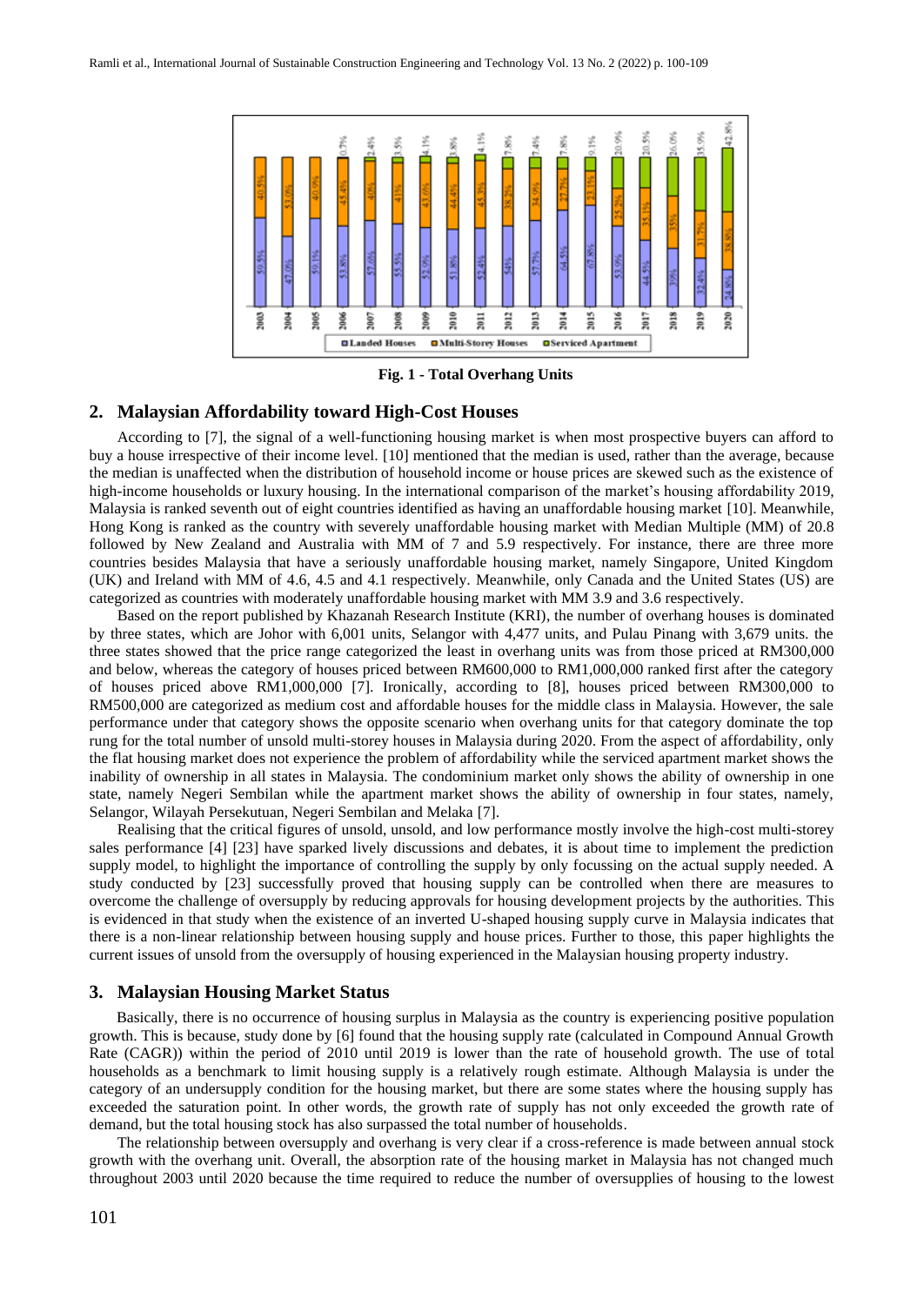level from 9,300 units in 2003 to 11,316 units in 2015 is 12 years. The increase in the amount of overhang in the following occur when there is an excess supply in a particular year. The issue of overhang housing needs to be addressed to provide an effective property supply because the percentage of unsold housing stock is an indicator taken into account to assess the sustainability of a city in the housing sector [20].

#### **3.1 Overhang of Houses**

Apart from House Price Index (HPI), total or value of transactions and sales performance, overhang units are also used as an indicator to diagnose the strength of the residential property market [2]. In Malaysia, an unsold property after nine months of being launched and has obtained CF designated as an overhang property [21]. In short, according to [21], the term overhang is not a term used for unsold property for the categories of under construction property and not constructed property. According to [21], the latest definition of the overhang term is the third redefinition done by NAPIC after the definition is remade in 1999 and 2002 because the first and the second definitions were getting comments from parties involved with the real estate industry. Although the use of the term overhang gives the impression that the current state of unsold completed properties in the country is in dire straits and unable to absorb any new supply, all reports issued by NAPIC, REHDA and UPESM use the term. Accordingly, the term overhang is used in this study as the study period limitation only involves the years 2010 to 2020 multi-storey housing that are completed but unsold after nine months from the launch date. The use of the term overhang is important to facilitate understanding of the scope of the study whether it covers completed units, under construction or not constructed.

## **3.2 Oversupply of Housing**

Although Malaysia is under the category of an undersupply condition for the housing market, but there are some states where the housing supply has exceeded the saturation point. In other words, the growth rate of supply has not only exceeded the growth rate of demand, but the total housing stock has also surpassed the total number of households. According to [6], only housing supply in Melaka and Pahang approaching a point of saturation, owing to the increase of housing provision rate which is much faster than the household growth rate. While, the remaining areas are under the undersupply situation, with the shortage of houses in Sarawak being the most critical, followed by Sabah, Kelantan and Kedah [6]. On the other hands, oversupply situation occurs in Pulau Pinang, Kuala Lumpur, Selangor, Johor and Negeri Sembilan as the existing housing stocks had exceeded the number of households in areas [6].

However, prior to 2014, no oversupply was found in states like Pulau Pinang, Kuala Lumpur, Selangor, Johor, and Negeri Sembilan. The indication of this so-called as 'healthy' sign to the property market offers opportunities for property developers to continuously launch new houses to the market without exceeding the local market absorptivity [16]. According to the unsold property report published by Valuation and Property Services Department (JPPH), beginning in 2016, the total housing stock in the state began to outpace the number of households and became more pronounced in 2019. The number of housing stocks started to exceed the number of households in states like Kuala Lumpur and Negeri Sembilan since 2016 and became more apparent in 2019 as the housing supply rate became almost 2 to 4-fold more than the household growth rate. Meanwhile, in states like Pulau Pinang, Selangor, and Johor, the housing supply rate also began to accelerate and went beyond the demand rate. The housing supply rate in Pulau Pinang is 6-fold of the demand rate; while in the case of Selangor and Johor, the supply rate is 4-fold of the demand rate

#### **4. Macro Factors Affect on Oversupply of Houses**

One of the goals of a country's economic management is to ensure sustainable economic growth. In this regard, Gross Domestic Products (GDP) is one of the components in national accounting, has been widely used around the world as a benchmark for measuring the size and rate of economic growth of a country or region [24]. Fig. 2 shows a comparison of the per centage of unsold high-cost houses as well as the GDP growth rate in Malaysia throughout the year 2010 to 2020. The statement issued by [5] which is GDP growth is correlated positively with housing demand is indeed irrefutable when 2012 saw the highest per centage decline in the supply of unsold houses despite the increase in GDP growth occurring during the year. Nevertheless, [18] argue that in addition to the GDP factor, measures taken by the government to address the problem of instability in demand and supply of housing also affect the housing market. This statement is proved when this study found that there are indeed several measures implemented by the government in 2012 to attract home buyers such as introduction of home purchase through joint loans of husband and wife, payment of house instalments by the buyer after the house is completed and housing loans using Employees Provident Fund (EPF) [15].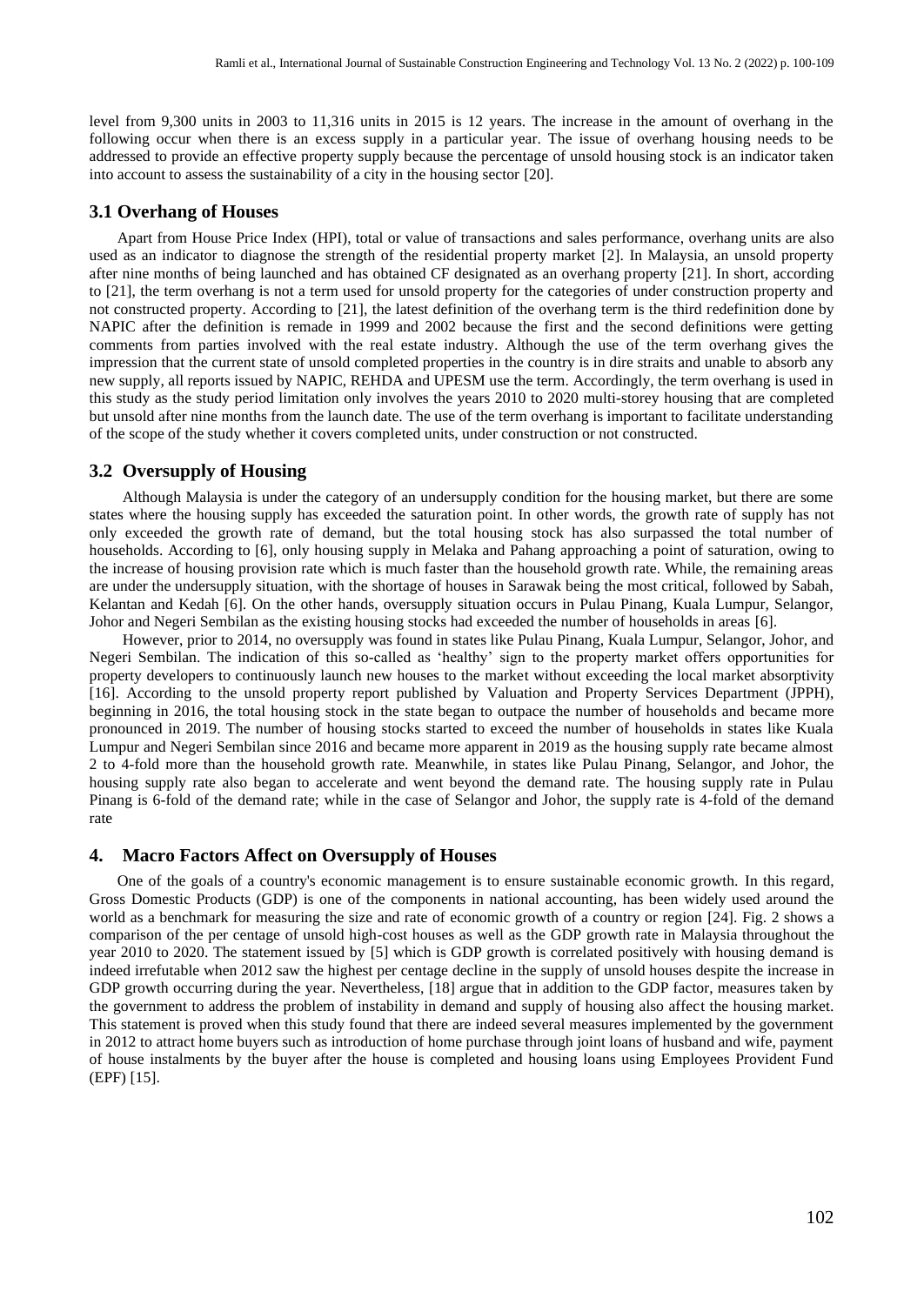

**Fig. 2: Malaysian GDP Rate and Percentage of Overhang High-Cost Houses**

Meanwhile, this paper identified the second macro factor affecting the oversupply of houses is inflation rate. Consequently, severe inflation has occurred because inflation has caused an increase in the cost of production and resulted in a fall in the value of the currency [1]. Inflation is a major problem that is often faced by a country, especially countries that practice a free market economy. In the construction industry, a rise in the inflation rate is associated with the rise in the materials cost, where workers will also demand an increase in wages to compel the higher living cost [11]. To see in detail, Figure 2.17 shows a comparison of the per centage of unsold high-cost houses and the inflation rate in Malaysia throughout the year 2010 to 2020. Based on the figure, there are five years that show a positive relationship between inflation rate and the per centage of houses which are during 2011, 2012, 2013, 2016 and 2017.



**Fig. 3: Malaysian Inflation Rate and Per centage of Overhang High-Cost Houses**

 Many building materials prices faced a drop and then a sudden increase, which indicates a high fluctuation in the prices even though the inflation rate was dropped but it did not affect their prices, showing that there could be any other possible factor which is increasing their prices [1]. From the developer's perspective, according to [13], the impact of the increase in the cost of building materials has caused developers to focus more on high-cost houses only to be developed. [6] found that developers are said to only reap profits that are multiplied if the inflation rate that hit is low. This statement proved to be true when according to [1], the price increase of construction materials which occurred due to the inflation rate is found to become a major distress of cost overrun.

On the other hands, referring to the statement by [2], the decline in the unemployment rate led to a decrease in the per centage of unsold homes. Okun's study has found that there is an inverse relationship between unemployment and GDP [12]. The study found that a 1 per cent drop in unemployment would increase GDP the potential by 2 to 3 per cent. The simple conclusion stated is that unemployed people do not contribute to production and in turn do not contribute to the growth of domestic production. An oversupply of housing occurs in the event of a shortage of demand due to the rising unemployment rate [17]. This happens because, non-working groups cannot seek financial resources assistance from the bank to finance home purchase. This is indeed undoubtedly as an application for a home buying financing usually requires that individuals must have a fixed income source [9].

Fig. 4 shows a comparison between the unemployment rate that occurred in Malaysia as well as the per centage of unsold high-cost houses over a decade starting in 2010 to 2020. it was found that most of the years that saw the decline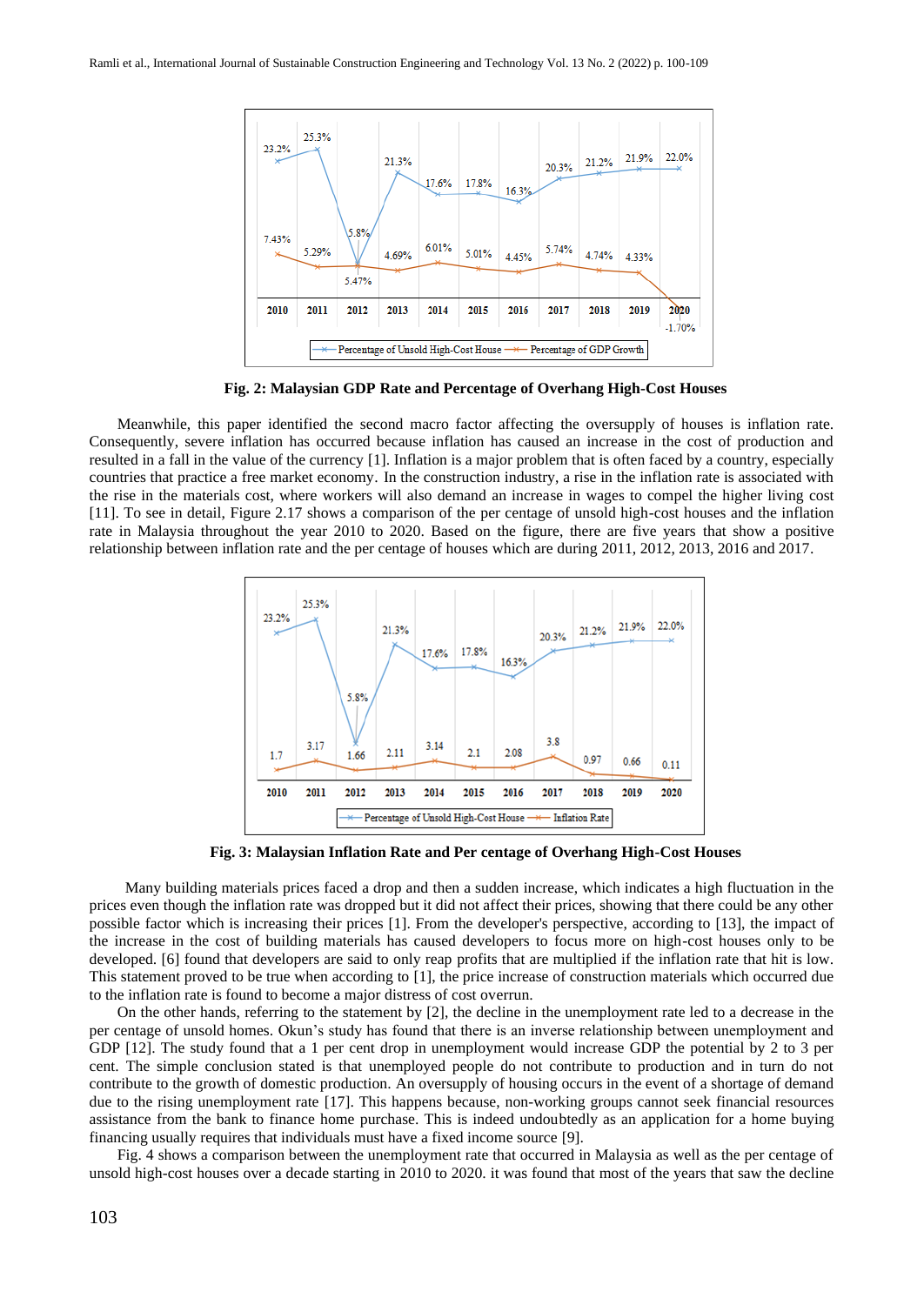in the unemployment rate still recorded an increase in unsold housing units. The years 2011, 2017, 2018, 2019 and 2020 saw an increase in the per centage of unsold homes even though the per centage of unemployment rate declined. Only 2012 and 2014 showed a decrease in the per centage of unsold homes when the unemployment rate declined. According to [15], individual decisions in home ownership are also influenced by economic elements (income, household expenditure and type of employment), socio-demographic elements (sociology and demographics) and behavioural elements (personality as well as self-motivation and emotions).



**Fig. 4: Malaysian Unemployment Rate and Per centage of Unsold High-Cost Houses**

## **5. Initiatives for Combating Housing Oversupply Issues**

To overcome the problem of overhang, this paper found that there are developers who provide free gifts to attract buyers to buy a house with them [22]. Not only that, there are developers who provide interest-free instalment plans for buyers who cannot afford to provide ho. 4wn payment [22]. Apart from that, the developer also seems offering a loan of 88 per cent of the property value to potential buyers who failed to obtain a loan from the local bank [3]. Next, they also introduced a payment scheme of 5 percent of the house price for the process of moving into the house immediately [3].

Besides that, the government through Bank Negara Malaysia (BNM) has prepared six policies to reduce the imbalance in the property market. This step was taken because there is a large number of unsold houses priced at RM250,000 and above. This requires the cooperation of all parties such as developers, the federal government and state governments to address this problem [2]. Therefore, there are six policies provided by the national bank to further boost the housing sector, such as;

• BNM encourages the rental market

The excess housing stock in the market causes losses to developers. Therefore, in order to reduce the losses incurred then the rental method is the best method. However, in order to implement the proposed policy, laws should be enacted to protect landowners and tenants.

• Establishment of a single entity body to manage affordable housing

The establishment of a body that manages affordable housing is necessary because to ensure efficiency in the supply of affordable housing to the people. In addition, to enable a balance between demand and supply to be achieved.

• The affordable house application system is constantly updated

In order to enable each application to be implemented, it must be screened, carefully examined to ensure that only those who are truly eligible acquired the house. This is due to the existence of a monopoly by a group of investors which to enable them to manipulate house prices by increasing the price which is very expensive compared to the purchase price

• Attract foreign investors to set up business in Malaysia

Attracting foreign investors to further expand their business in Malaysia is aimed at increasing demand for existing properties. The Malaysian government is conducting a campaign to encourage foreigners to retire and invest in real estate in Malaysia. Property ownership by foreigners of the property purchased is 100 per cent (Yussof, 2018).

## **6. Methodology**

Regression analysis is used to develop a prediction model for housing supply in Malaysia to achieve the paper objective. This kind of analysis is used because it could predict a dependent variable from a set of independent variables besides describing the relationships among the dependent variables and independent variables in a simplified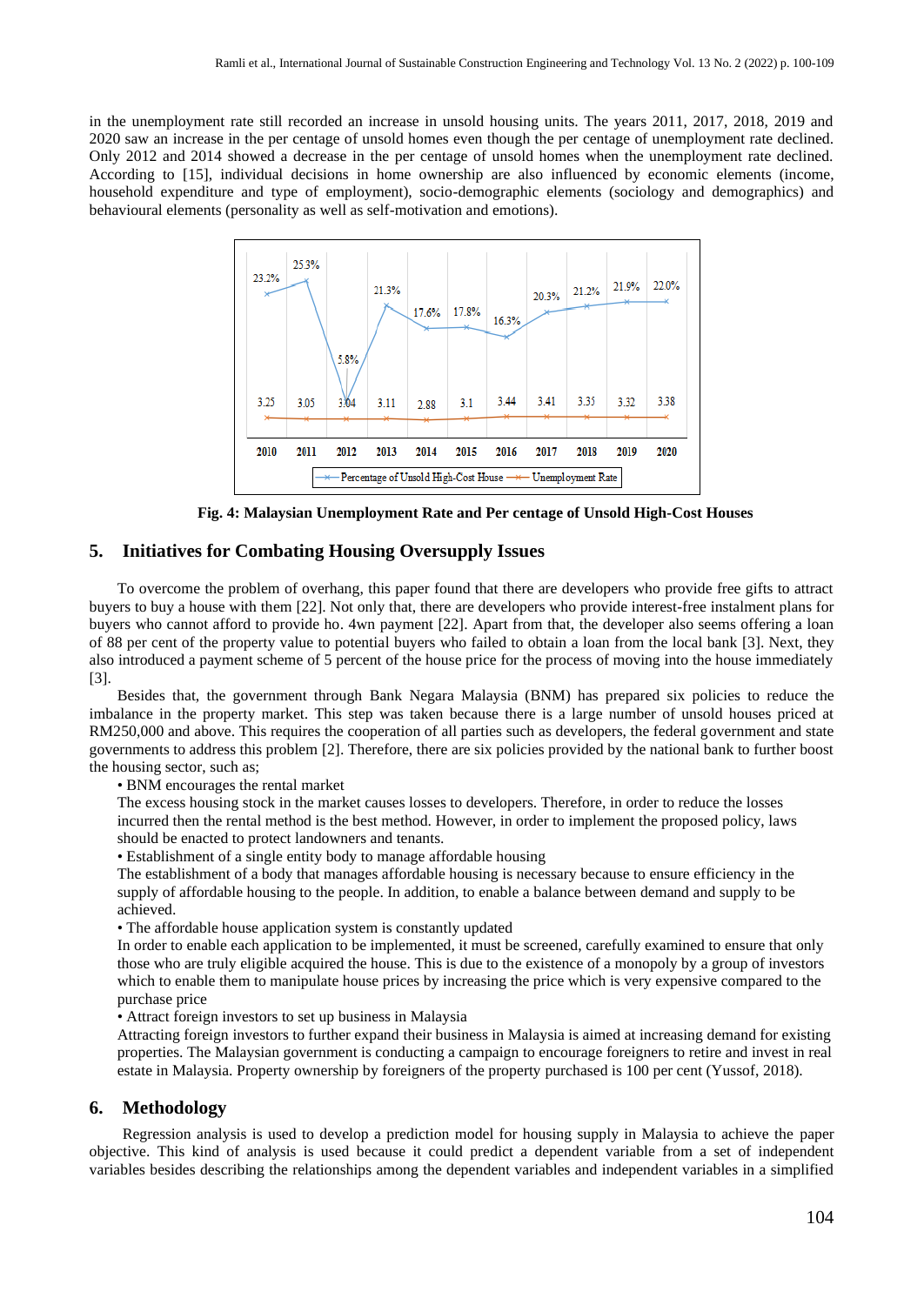mathematical form. The dependent variable (Y) is the supply housing, while the independent variables (X) are GDP per capita, inflation rate and unemployment rate. To ensure the accuracy and the level of trust of a model that has been established, this research conducted several statistical tests such as Coefficient of Determination (r<sup>2</sup>), t-test, f-test and Durbin-Watson.

## **7. Findings**

The formation of the supply prediction model is continued by setting up the house prices starting at price RM300,000 to RM400,000 as the lowest house price, followed with the house prices above RM1,000,000 as the highest house price. First and foremost, the analysis began with the diagnostic test such as multicollinearity test by using Variance Inflation Factor (VIF) and tolerance as the size. VIF value that larger than 4 and the tolerance value that smaller than 0.20 are the sign of the instability of b and beta coefficients among independent variables in the regression equation. The results of the multicollinearity test shown in Table 1 indicates that all independent variables for all eight regression models do not have a stronger relationship between the independent variables since the VIF-value obtained were less than 4, and the tolerance value obtained is more than 0.20.

|                             |                               | <b>Collinearity Statistics</b> |                                           |                                     |
|-----------------------------|-------------------------------|--------------------------------|-------------------------------------------|-------------------------------------|
| <b>House Price Category</b> | <b>Macro Factor</b>           | <b>Tolerance</b>               | <b>Variance Inflation</b><br>Factor (VIF) | <b>Multicollinearity</b><br>Problem |
| RM 300,000-RM 400,000       | <b>Gross Domestic Product</b> | 0.545                          | 1.835                                     | ×                                   |
|                             | <b>Inflation Rate</b>         | 0.547                          | 1.828                                     | ×                                   |
|                             | <b>Unemployment Rate</b>      | 0.641                          | 1.561                                     | ×                                   |
|                             | <b>Gross Domestic Product</b> | 0.586                          | 1.705                                     | ×                                   |
| RM 400,000-RM 500,000       | <b>Inflation Rate</b>         | 0.596                          | 1.677                                     | ×                                   |
|                             | <b>Unemployment Rate</b>      | 0.533                          | 1.878                                     | ×                                   |
|                             | <b>Gross Domestic Product</b> | 0.592                          | 1.688                                     | ×                                   |
| RM 500,000-RM 600,000       | <b>Inflation Rate</b>         | 0.435                          | 2.300                                     | ×                                   |
|                             | <b>Unemployment Rate</b>      | 0.683                          | 1.463                                     | ×                                   |
| RM 600,000-RM 700,000       | <b>Gross Domestic Product</b> | 0.582                          | 1.719                                     | ×                                   |
|                             | <b>Inflation Rate</b>         | 0.544                          | 1.839                                     | ×                                   |
|                             | <b>Unemployment Rate</b>      | 0.534                          | 1.871                                     | ×                                   |
|                             | <b>Gross Domestic Product</b> | 0.583                          | 1.714                                     | ×                                   |
| RM 700,000-RM 800,000       | <b>Inflation Rate</b>         | 0.552                          | 1.812                                     | ×                                   |
|                             | <b>Unemployment Rate</b>      | 0.376                          | 2.657                                     | ×                                   |
| RM 800,000-RM 900,000       | <b>Gross Domestic Product</b> | 0.590                          | 1.695                                     | ×                                   |
|                             | <b>Inflation Rate</b>         | 0.569                          | 1.757                                     | ×                                   |
|                             | <b>Unemployment Rate</b>      | 0.506                          | 1.975                                     | ×                                   |
|                             | <b>Gross Domestic Product</b> | 0.613                          | 1.631                                     | ×                                   |
| RM 900,000-RM 1,000,000     | <b>Inflation Rate</b>         | 0.451                          | 2.218                                     | ×                                   |
|                             | <b>Unemployment Rate</b>      | 0.414                          | 2.413                                     | ×                                   |
| <b>Above RM 1,00,000</b>    | <b>Gross Domestic Product</b> | 0.604                          | 1.657                                     | ×                                   |
|                             | <b>Inflation Rate</b>         | 0.608                          | 1.645                                     | ×                                   |
|                             | <b>Unemployment Rate</b>      | 0.736                          | 1.359                                     | ×                                   |

## **Table 1: Result of Collinearity Statistics**

 Meanwhile, the next statistical test was conducted to test another accuracy of the model formed. The test involves three techniques which are  $r^2$ , f-test or so-called as f-statistic or f-ratio and Durbin-Watson statistic. Table 2 summarises the results of the accuracy tests for all eight predicting models. The equation formed is almost perfect and appropriate for predicting when the value of  $r^2$  is approaching the value of 1.000 because it shows that about 100 per cent of the change that occurs on the dependent variable is due to the change of independent variable whereas the other zero per cent is determined by other factors and cannot be explained by the established model. Besides that, a good regression models must have the f-value that exceeds one hundred. Next, is Durbin-Watson statistic test. The analysis results for Durbin-Watson is used to determine the direction of correlation either positive autocorrelation relationship or negative autocorrelation relationship. Accordingly, positive autocorrelation relationship, which means it would experience the same trend as for an example, a reduction in supply units offered yesterday would most likely result in a reduction in volume as well today. Meanwhile, a negative autocorrelation relationship indicates that a decrease in unit supply that occurs today is likely to experience an increase in unit supply tomorrow.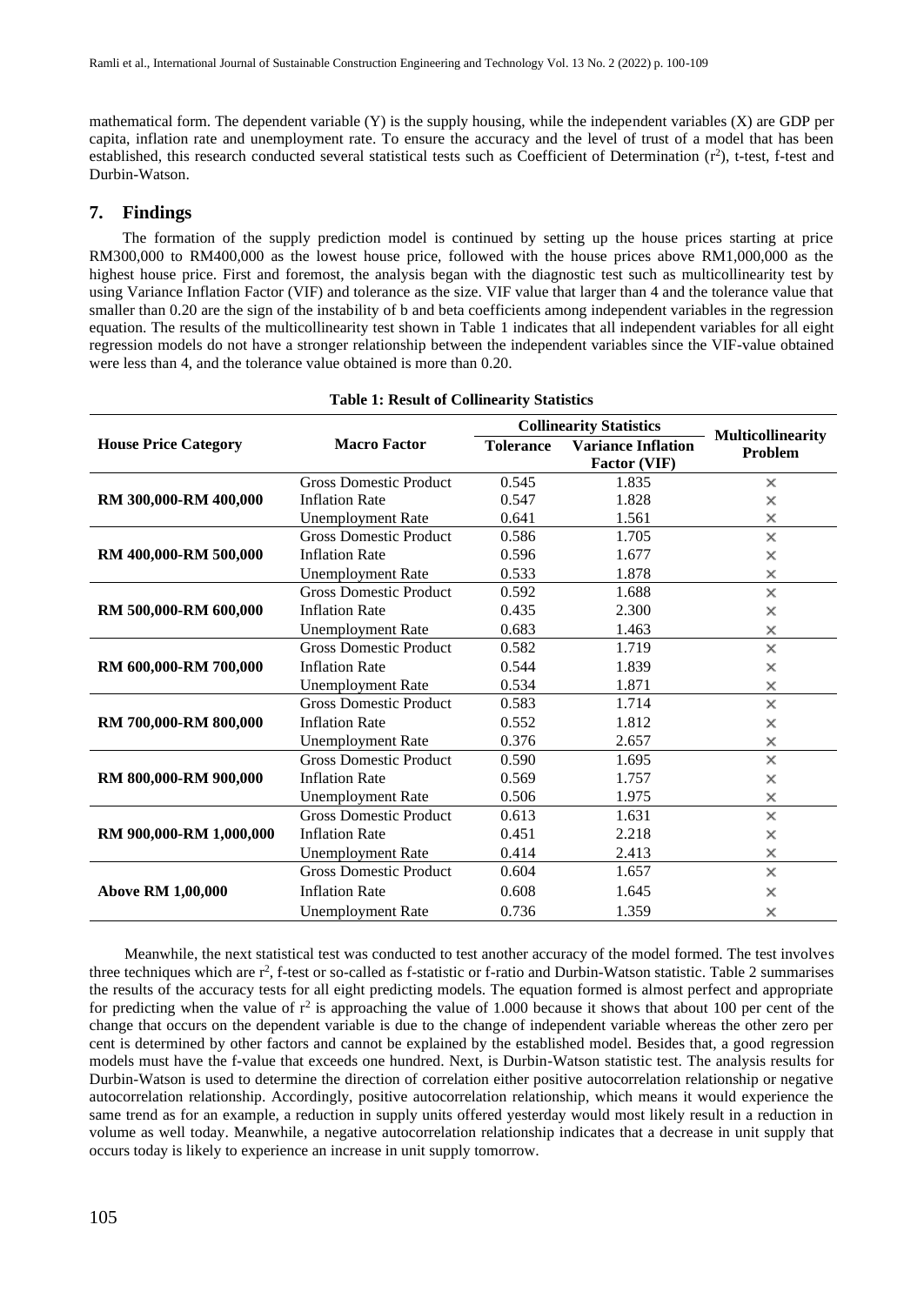| <b>House Price Category</b> | Coefficient of Determination $(r^2)$ | f-test  | <b>Durbin-Watson</b> |
|-----------------------------|--------------------------------------|---------|----------------------|
| RM 300,000-RM 400,000       | 0.989                                | 134.821 | 1.776                |
| RM 400,000-RM 500,000       | 0.964                                | 40.503  | 2.58                 |
| RM 500,000-RM 600,000       | 0.994                                | 238.277 | 2.165                |
| RM 600,000-RM 700,000       | 0.991                                | 168.913 | 2.277                |
| RM 700,000-RM 800,000       | 0.952                                | 30.028  | 2.283                |
| RM 800,000-RM 900,000       | 0.974                                | 55.845  | 2.365                |
| RM 900,000-RM 1,000,000     | 0.913                                | 15.784  | 2.428                |
| <b>Above RM 1,00,000</b>    | 0.921                                | 17.414  | 2.682                |

**Table 2: Result of Collinearity Statistics**

First and foremost, the r<sup>2</sup>-value for model of prediction supply for RM 300,000 to RM 400,000 indicate that 99 per cent of the change that occurs on the dependent variable is due to the change of independent variable, whereas one per cent is determined by other factors and cannot be explained by the established model. Meanwhile, the f-test result was above 100 when the f-value obtained was 134.821. Meanwhile, Durbin-Watson test show a positive correlation as the result obtained is 1.776. The thing that can be concluded is that t-test and f-test are not related to each other because t-test does not give significant results even though the f-value obtained is high.

Next analysis, r<sup>2</sup>-value for model of prediction supply for RM 400,000 to RM 500,000 explain that about 96 per cent of the change that occurs on the dependent variable is due to the change of the independent variable. In contrast, the other four per cent is determined by other factors and cannot be explained by the established model. Meanwhile, the f-test result indicates that the regression equation to be formed is moderate. For the Durbin-Watson test, the result indicates that the model has a negative autocorrelation. Based on overall statistical tests done, it can be summarised that t-test and f-test are related to each other since both tests showed a significant result.

On the other hands, results for the accuracy tests presented for model of prediction supply for houses priced between RM 500,000 to RM 600,000 shows the  $r^2$  value is 0.99, which explained that 99 per cent of the change that occurs on the dependent variable is due to the change of independent variable. In comparison, one per cent is determined by other factors that cannot be explained by the developed model. Next, the result for the f-test indicates that the model has a good regression while the result for the Durbin-Watson indicates the model has negative autocorrelation. Hence, it can be summarised that t-test and f-test are related to each other since both tests showed a significant result.

Meanwhile,  $r^2$  for model of prediction supply of houses priced between RM 600,000 to RM 700,000 indicate about 99 per cent of the change that occurs on the dependent variable is due to the change of the independent variable. In contrast, only one per cent is determined by other factors and cannot be explained by the established model. For the accuracy test, the model shows high accuracy, as the f-value obtained is 168.913. Next, the result of the Durbin-Watson test indicates that the model has a negative autocorrelation. Therefore, it is clear that t-test and f-test are not related to each other because only f-test shows a significant result.

The subsequent analysis discusses the model of prediction supply for houses priced at RM 700,000 to RM 800,000. Based on the results,  $r^2$ -value shown explains that 95 per cent of the change that occurs on the dependent variable is due to the change of independent variable and another five per cent is determined by other factors that cannot be explained by the developed model. However, the model seems has a poor regression as the f-value obtained was only 30.028. For the Durbin-Watson test, the result indicates the model has negative autocorrelation. In short, the ttest and f-test are related as both tests show the insignificant result.

Up to this analysis, the f-test result for model of prediction supply for RM 800,000 to RM 900,000 shows the accuracy of the model built reached only 50 per cent as the f-value obtained was 55.845. Meanwhile,  $r^2$  explains about 97 per cent of the change that occurs on the dependent variable is due to the change of independent variable, whereas four per cent is determined by other factors and cannot be explained by the established model. For the Durbin-Watson test, the result shows that the model has a negative autocorrelation correlation. Under this type of model, t-test and ftest are related to each other due to the insignificant results obtained.

Another supply prediction model discussed involve house price between RM 900,000 to RM 1,000,000. Based on Table 2, the model built has very poor regression as the f-value obtained was only 15.784. The second result,  $r^2$ explains about 86 per cent of the change that occurs on the dependent variable is due to the change of the independent variable. In contrast, as much as 14 per cent is determined by other factors and cannot be explained by the established model. Third, the result for the Durbin-Watson test shows the model has a negative autocorrelation. As the t-test and ftest obtained insignificant results, it is concluded that both tests are not related.

Last analysis discusses the regression model for houses priced above RM 1,00,000. Subsequent accuracy test results presented in Table 2 shows the model has the lowest accuracy level. While the  $r<sup>2</sup>$  value shown, indicate that 92 per cent of the change that occurs on the dependent variable is due to the change of independent variable and another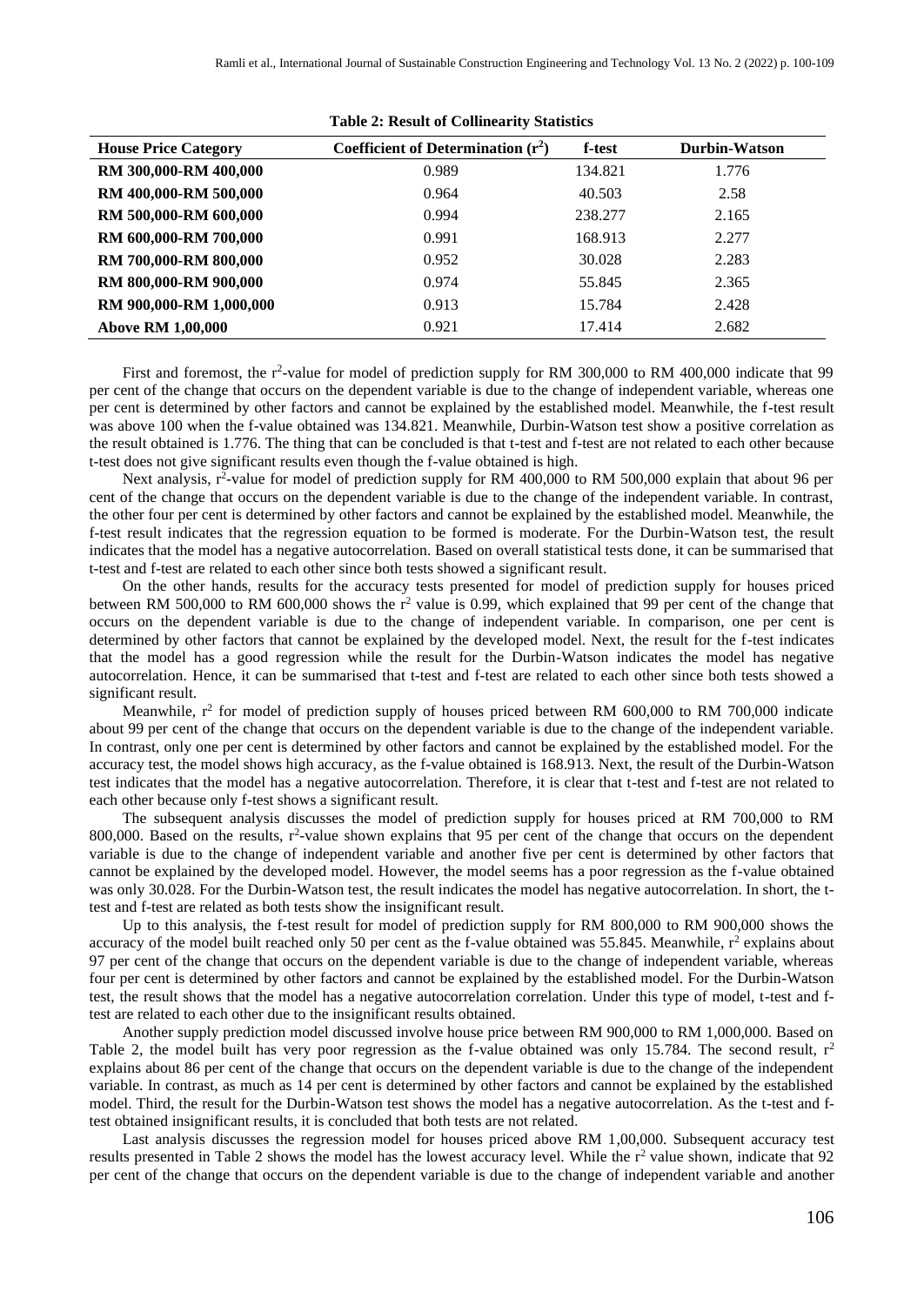eight per cent is determined by other factors that cannot be explained by the developed model. Next, the result of the Durbin-Watson test indicates that the model has a negative type of autocorrelation. Based on the information in Table 2, the model formed can be considered as less suitable to use to predict supply for houses priced above RM 1,00,000. However, although some of the model obtained insignificant results in the t-test and f-test, however, all independent variables would be placed in the following equation model of prediction. Following Table 3 summarises the values involved in developing supply predicting regression models.

| <b>Category of House Price</b> | <b>Constant Value</b> |          | <b>Standardised Coefficients (Beta)</b> |                          |  |
|--------------------------------|-----------------------|----------|-----------------------------------------|--------------------------|--|
|                                |                       | GDP      | <b>Inflation Rate</b>                   | <b>Unemployment Rate</b> |  |
| RM 300,000 - RM 400,000        | 23834.711             | $-0.164$ | 0.011                                   | $-0.116$                 |  |
| RM 400,000 - RM 500,000        | $-2245.047$           | 0.040    | $-0.023$                                | 0.027                    |  |
| RM 500,000 - RM 600,000        | $-12581.925$          | 0.093    | 0.136                                   | 0.044                    |  |
| RM 600,000 - RM 700,000        | $-12612.437$          | $-0.032$ | 0.099                                   | 0.070                    |  |
| RM 700,000 - RM 800,000        | 29.212                | 0.059    | $-0.289$                                | 0.028                    |  |
| RM 800,000 - RM 900,000        | $-28116.420$          | $-0.031$ | 0.248                                   | 0.319                    |  |
| RM 900,000 - RM 1,000,000      | $-13011.360$          | 0.131    | 0.064                                   | 0.324                    |  |
| Above RM 1,000,000             | $-20000.518$          | 0.105    | $-0.138$                                | 0.138                    |  |

### **Table 3: Regression Model of Prediction Supply**

Regression values of macro factors marked positive and negative were included in the predicting model equations (Fig. 5) although not all macro factors had a relationship with housing oversupply. This is because, from the similarity of the predicting model that will show the effect of macro factors on the surplus of supply that occurs in Malaysia.

| <b>House Price Category</b> |   | <b>Regression Model</b>                                                            |
|-----------------------------|---|------------------------------------------------------------------------------------|
| RM 300,000-RM 400,000       |   | $23834.711 - 0.164$ (GDP)+0.011(inflation rate)-0.116(unemployment rate)           |
| RM 400,000-RM 500,000       |   | $-2245.047 - 0.040$ (GDP) $-0.023$ (inflation rate) $+0.027$ (unemployment rate)   |
| RM 500,000-RM 600,000       | ∽ | $-12581.925+0.093(GDP)+0.136(inflation rate)+0.044(unemboyment rate)$              |
| RM 600,000-RM 700,000       |   | $-12612.437 - 0.032(GDP) + 0.099($ inflation rate $)+0.070($ unemployment rate $)$ |
| RM 700,000-RM 800,000       |   | 29.212+0.059(GDP)-0.289(inflation rate)+0.028(unemployment rate)                   |
| RM 800,000-RM 900,000       |   | $-28116.420 - 0.031(GDP) + 0.248($ inflation rate $)+0.319($ unemployment rate $)$ |
| RM 900,000-RM 1,000,000     | ⊢ | $-13011.360+0.131(GDP)+0.064(inflation rate)+0.324(unemboyment rate)$              |
| <b>Above RM1,000,000</b>    |   | $-20000.518+0.105$ (GDP) $-0.138$ (inflation rate) $+0.138$ (unemployment rate)    |

**Fig. 5: Predicting Model Equations**

## **8. Conclusion**

Overall, all eight regression models constructed looked almost perfect as the value of  $r^2$  obtained exceeded 0.900. However, the best and appropriate prediction model only involves three price categories, namely RM300,000 up to RM400,000, RM500,000 up to RM600,000 and RM600,000 up to RM700,000 when each recorded the highest  $r^2$  value of 0.99. In contrast, prices for category RM900,000 to RM1,000,000 show the lowest  $r^2$  value than other price categories. Second results, since the measurement for the f-test is that the value obtained must exceed one hundred, then again, the price categories in the range of RM300,000 up to RM400,000, RM500,000 up to RM600,000 and RM600,000 up to RM700,000 were found to have a good regression equation model. These three categories demonstrate the importance of the overall regression model formed in giving value to the dependent variables. Meanwhile, other price categories show a value of f less than one hundred. In accordance with that, similar to  $r^2$  test, once again prices for category RM900,000 to RM1,000,000 show the lowest f-value value compared to the rest five price categories. On the other hands, for Durbin-Watson, only house priced between RM300,000 to RM400,000 has a positive autocorrelation relationship, while the remaining price categories have a negative autocorrelation relationship.

It was found that only three categories showed a direct relationship between GDP factors on the oversupply of high-cost multi-storey houses in Malaysia of the eight-model developed. Among those identified are the house price category between RM 300,000 to RM 400,000, house price category between RM 600,000 to RM 700,000 and house price category between RM 800,000 to RM 900,000. However, based on the Significant Coefficient (Beta) shown in Table 3, it turns out that for the unemployment rate factor, almost all household categories are not affected by the factor. It is found that the category of houses that have a direct relationship to the oversupply of high-cost multi-storey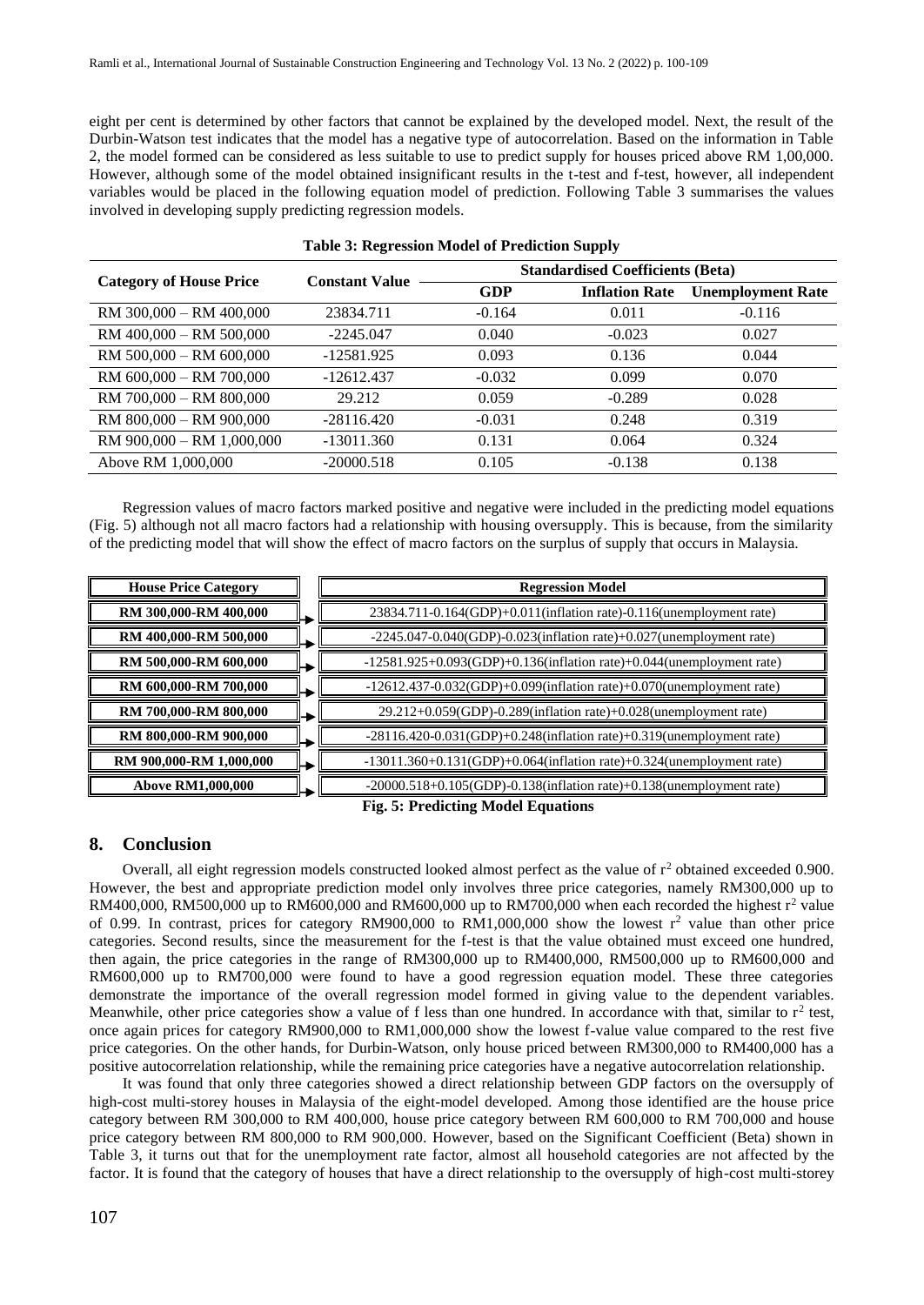houses is only focused on the first house price category, which is priced at RM 300,000 to RM400,000. In contrast to the inflation factor, this paper found that there are three categories of houses that have a direct relationship to the oversupply of high-cost multi-storey houses. One of the categories is houses priced at RM 400,000 to RM 500,000. It was found that the price category experienced an increase in housing supply of 1 per cent when there was a percentage increase in the inflation rate of 2.3 per cent. Meanwhile, for the category of houses priced at RM 700,000 to RM 800,000, it involves an increase in the inflation rate of 2.9 per cent for every 1 per cent increase in house supply. For the last category, the results obtained from this study found that the increase in housing supply of 1 percent for the category of houses priced above RM1,000,000 only involves a small increase in the percentage of inflation of 1.4 percent.

The effect when the developer refers to the factors in the model indirectly causes the developer to get a large return on capital and profit since the developer does not need to lower the house price to increase sales performance. In addition, the preparation of eight supply predicting models can help developers to see the optimal amount of housing supply that needs to be developed in accordance with the current economic situation in the country. Indirectly, this model fosters the awareness of developers about the importance of looking from a macro side when developing a project because the country's economic benchmark is a sign of the well-being of the people. Hopefully, the model process could be a useful reference or instrument for private housing developer and effective management when making a real decision.

#### **Acknowledgement**

I would like to acknowledge to Postgraduate Research Grant (GPPS) Vot U977 from Universiti Tun Hussein Onn Malaysia for financial support.

## **References**

- Bakeri, A., Ramli, Z., Choy, E. A., & Awang, A. (2018). The Issue of House Price Increases in Suburban Areas: A Survey in Mukim Semenyih, Hulu Langat District, Selangor. *Asian Journal of Environment, History and Heritage, 1(2).*
- Bank Negara Malaysia (BNM) (2017). Ketidakseimbangan dalam Pasaran Harta Tanah. Retrieved June 29, 2018, from [http://www.bnm.gov.my/files/publication/qb/2017/Q3/p3\\_ba2\\_bm.pdf](http://www.bnm.gov.my/files/publication/qb/2017/Q3/p3_ba2_bm.pdf)
- Cheah. A. (2016, March 12). Enlightenment on the Issue of Affordable Housing in Malaysia Definition of Ability to Own a Home. P. 99-108
- Chong, Y. C., & Hong, M. (2020). Sustainable production: Can mini-apartment ease housing oversupply in Penang, Malaysia? *International Journal of Sustainable Strategic Management, 8(2),* pp. 101-119.
- Feni, M. W. (2016). The Effect of Exchange Rate of GDP And Housing Demand Growth in Indonesia. Economic and Business Article.
- Foo, C, H. (2021, April, 23). The issue of rising property prices and the problem of unsold houses (overhang) in Malaysia. iProperty
- Ismail, S., Ho, W. S. & Muzafar, P. M. M. (2021). Housing and Pandemics: Issues and Challenges, Malaysia. Khazanah Research Institute
- Khazanah Research Institute (KRI). (2019). Rethinking Housing: Between State, Market and Society: A Special Report for the Formulation of the National Housing Policy (2018 – 2025), Malaysia.
- Malek, N. M., & Husin, A. (2012). Home Ownership among Middle and Low Income Urban Communities in Malaysia. Sosiohumanika, 5(2).
- Muzafar, P. M. M., & Kunasekaran, T. (2021). Median Multiple: Use and Considerations. Kuala Lumpur*. Khazanah Research Institute*
- Nor, K. M. (2017, November 3). Inflation Rate Can Be Managed, Says Economist. Retrieved February 2, 2019, from <http://www.bernama.com/bernama/v8/bm/ge/newsperspectives.php?id=1315473>
- Okun, A. M., Teeters, N. H., Smith, W., & Gordon, R. A. (1970). The Full Employment Surplus Revisited. *Economic Activity (1)*, pp. 77-116.
- Olanrewaju, A. L., Lim, X. Y., Tan, S. Y., Lee, J. E., & Adnan, H. (2018). Factors affecting housing prices in Malaysia: analysis of the supply side. *Planning Malaysia, 16(6).* Retrieved August 10, 2020, from doi: <https://doi.org/10.21837/pm.v16i6.477>
- Parker, C. (2015). Housing supply choice and affordability: Trends, economic drivers and possible policy interventions. Auckland Council.
- Rahim, A. N., Adzhar, S. M., Basrah, N., Ab Majid, R., & Mustafar, S. (2019). Factors lead to overhang in affordable housing: A content analysis in qualitative approach. *Earth and Environmental Science, 385 (1).*
- Rameli, A., Johar, F., & Siong, H. C. (2006). The management of housing supply in Malaysia: Incorporating Market Mechanisms in Housing Planning Process. Academia.